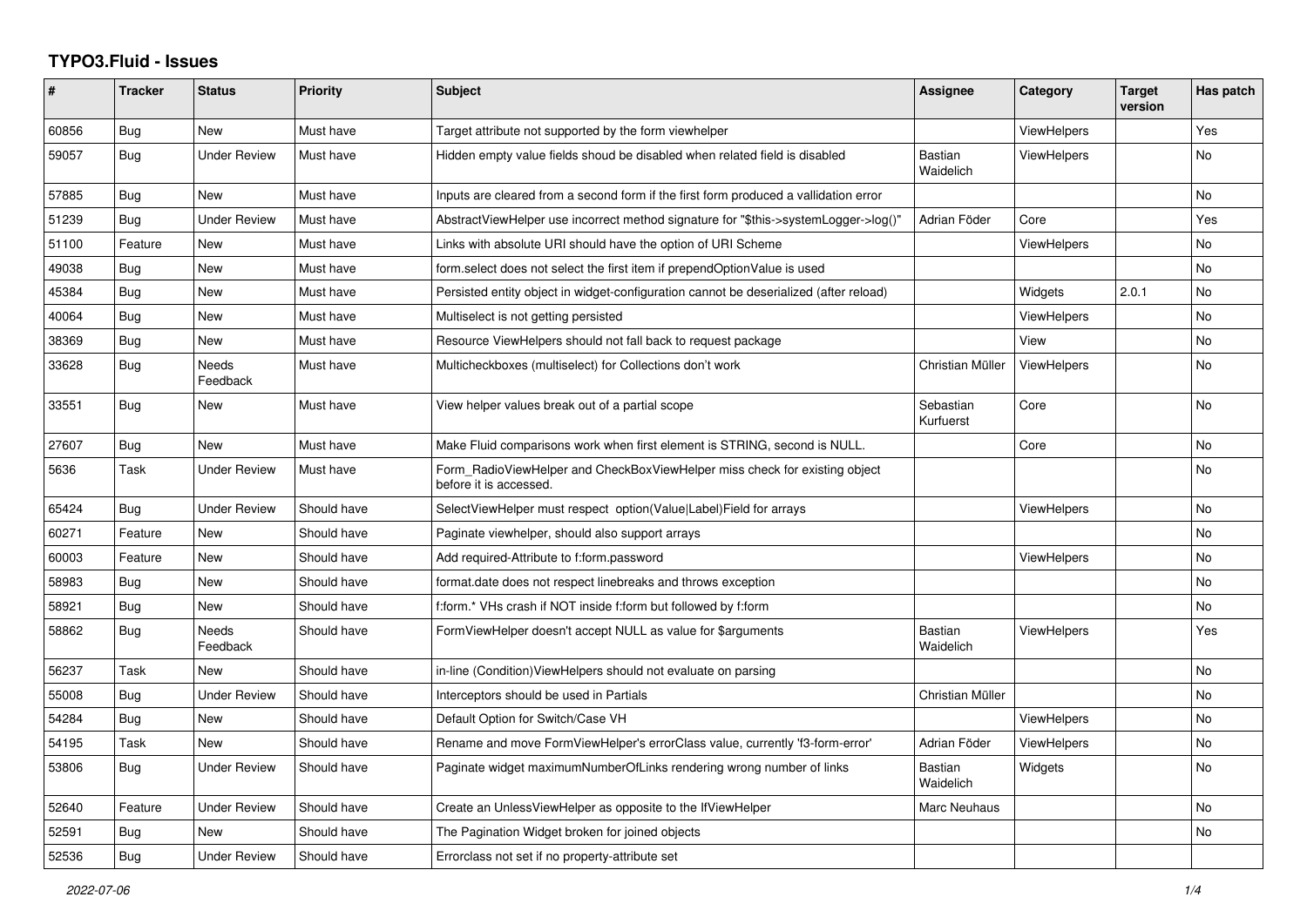| #     | <b>Tracker</b> | <b>Status</b>            | <b>Priority</b> | <b>Subject</b>                                                                                | Assignee               | Category           | <b>Target</b><br>version | Has patch |
|-------|----------------|--------------------------|-----------------|-----------------------------------------------------------------------------------------------|------------------------|--------------------|--------------------------|-----------|
| 52419 | <b>Bug</b>     | <b>New</b>               | Should have     | Wrong PHPDocs notation for default value inline f:translate viewhelper                        |                        |                    | 2.0                      | <b>No</b> |
| 51277 | Feature        | <b>New</b>               | Should have     | ViewHelper context should be aware of actual file occurrence                                  |                        |                    |                          | No        |
| 50888 | Bug            | <b>Under Review</b>      | Should have     | WSOD by changing name of section and if Fluid caches are generated                            |                        |                    |                          | No        |
| 49756 | Feature        | <b>Under Review</b>      | Should have     | Select values by array key in checkbox viewhelper                                             |                        |                    |                          | No        |
| 49600 | Bug            | New                      | Should have     | f:form tag shown as a HTML on frontend                                                        |                        | ViewHelpers        |                          | No        |
| 47669 | Task           | New                      | Should have     | FormViewHelper does not define the default request method                                     |                        |                    |                          | No.       |
| 47006 | <b>Bug</b>     | <b>Under Review</b>      | Should have     | widget identifier are not unique                                                              |                        |                    |                          | No        |
| 46545 | Feature        | New                      | Should have     | Better support for arrays in options of SelectViewHelper                                      |                        |                    |                          | No        |
| 46289 | Bug            | <b>Needs</b><br>Feedback | Should have     | Enable Escaping Interceptor in XML request format                                             |                        | View               | 2.0.1                    | No        |
| 46257 | Feature        | <b>Under Review</b>      | Should have     | Add escape sequence support for Fluid                                                         |                        | Core               |                          | No        |
| 46091 | Task           | Needs<br>Feedback        | Should have     | Show source file name and position on exceptions during parsing                               |                        |                    |                          | No        |
| 45394 | Task           | <b>New</b>               | Should have     | Forwardport Unit test for standalone view                                                     |                        | View               |                          | No        |
| 45345 | Feature        | <b>Needs</b><br>Feedback | Should have     | Easy to use comments for fluid that won't show in output                                      |                        |                    |                          |           |
| 45153 | Feature        | <b>New</b>               | Should have     | f:be.menus.actionMenuItem - Detection of the current select option is insufficient            |                        |                    |                          | No        |
| 44234 | Bug            | <b>Under Review</b>      | Should have     | selectViewHelper's sorting does not respect locale collation                                  |                        | ViewHelpers        | 2.1                      | No        |
| 43346 | Feature        | Under Review             | Should have     | Allow property mapping configuration via template                                             | Karsten<br>Dambekalns  | ViewHelpers        | 2.1                      | No        |
| 43072 | Task           | <b>New</b>               | Should have     | Remove TOKENS for adding templates fallback in Backporter                                     |                        | View               |                          | <b>No</b> |
| 43071 | Task           | New                      | Should have     | Remove TOKENS for adding fallback teplates in B                                               |                        |                    |                          | No        |
| 42743 | Task           | <b>New</b>               | Should have     | Remove inline style for hidden form fields                                                    |                        |                    |                          | No        |
| 42397 | Feature        | <b>New</b>               | Should have     | Missing viewhelper for general links                                                          |                        |                    |                          | No        |
| 40998 | Bug            | <b>Under Review</b>      | Should have     | Missing parent request namespaces in form field name prefix                                   | Sebastian<br>Kurfuerst | <b>ViewHelpers</b> | 1.1.1                    | <b>No</b> |
| 40081 | Feature        | <b>New</b>               | Should have     | Allow assigned variables as keys in arrays                                                    |                        |                    |                          | No        |
| 39990 | Bug            | <b>New</b>               | Should have     | Same form twice in one template: hidden fields for empty values are only rendered<br>once     |                        | Core               |                          | <b>No</b> |
| 39936 | Feature        | <b>New</b>               | Should have     | registerTagAttribute should handle default values                                             |                        | ViewHelpers        |                          | <b>No</b> |
| 38130 | Feature        | <b>New</b>               | Should have     | Checkboxes and multiple select fields should have an assignable default value                 |                        |                    |                          | No        |
| 37619 | <b>Bug</b>     | New                      | Should have     | Fatal Error when using variable in name attribute of Section ViewHelper                       |                        | ViewHelpers        |                          | No        |
| 37095 | Feature        | <b>New</b>               | Should have     | It should be possible to set a different template on a Fluid TemplateView inside an<br>action | Christopher<br>Hlubek  |                    |                          | No        |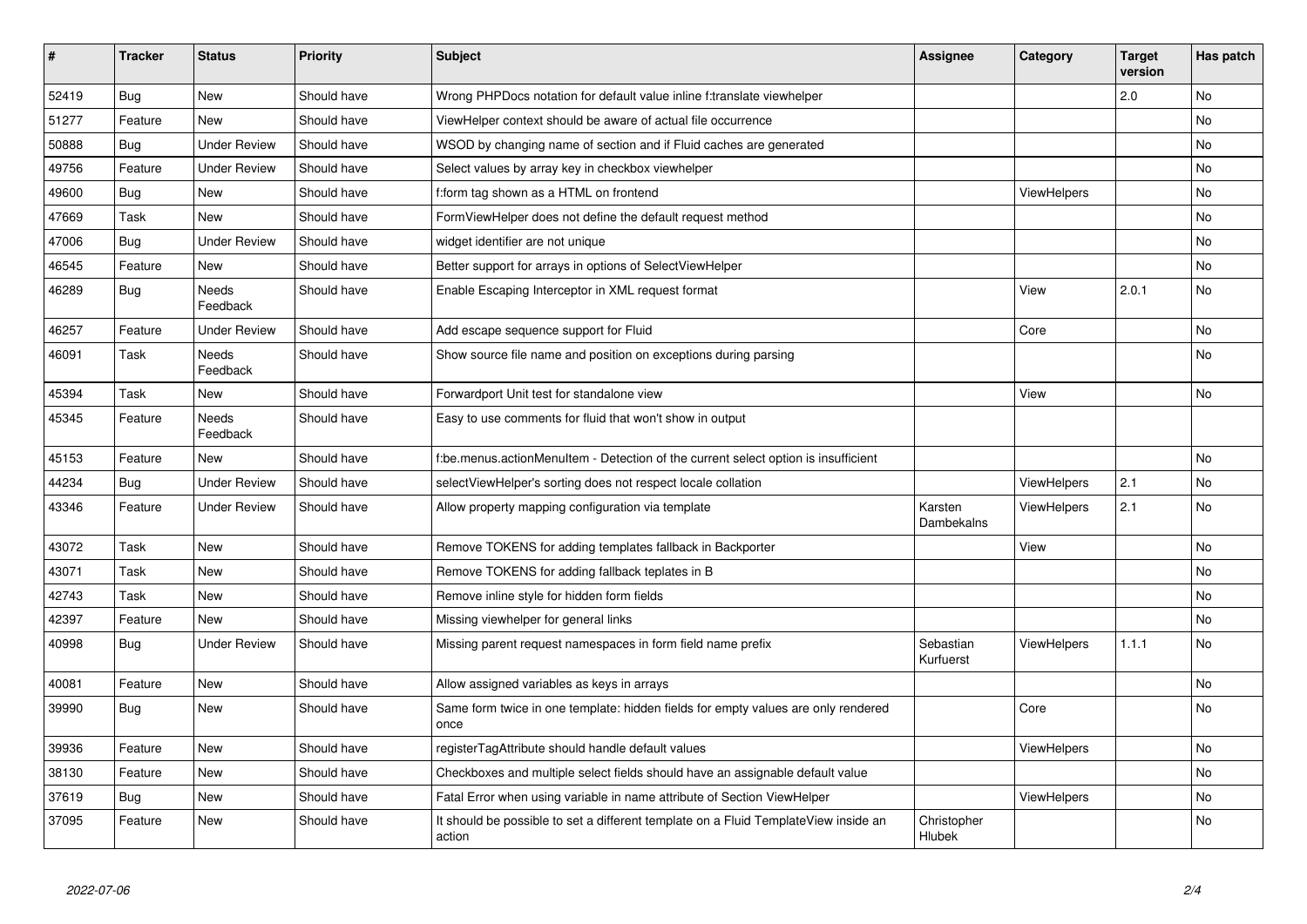| $\vert$ # | <b>Tracker</b> | <b>Status</b>       | <b>Priority</b> | <b>Subject</b>                                                                                              | <b>Assignee</b>             | Category           | <b>Target</b><br>version | Has patch |
|-----------|----------------|---------------------|-----------------|-------------------------------------------------------------------------------------------------------------|-----------------------------|--------------------|--------------------------|-----------|
| 36662     | Bug            | Needs<br>Feedback   | Should have     | Checked state isn't always correct when property is collection                                              | Kevin Ulrich<br>Moschallski | ViewHelpers        | 1.1.1                    | <b>No</b> |
| 36655     | Bug            | New                 | Should have     | <b>Pagination Links</b>                                                                                     |                             | Widgets            |                          | No        |
| 36410     | Feature        | <b>New</b>          | Should have     | Allow templates to send arguments back to layout                                                            |                             | <b>ViewHelpers</b> |                          | No        |
| 34682     | Bug            | <b>Under Review</b> | Should have     | Radio Button missing checked on validation error                                                            |                             | ViewHelpers        |                          | <b>No</b> |
| 33394     | Feature        | Needs<br>Feedback   | Should have     | Logical expression parser for BooleanNode                                                                   | <b>Tobias Liebig</b>        | Core               |                          | No        |
| 33215     | Feature        | New                 | Should have     | RFC: Dynamic values in ObjectAccess paths                                                                   |                             |                    |                          | No        |
| 32035     | Task           | New                 | Should have     | Improve fluid error messages                                                                                |                             | Core               |                          | Yes       |
| 31955     | Feature        | New                 | Should have     | f:uri.widget                                                                                                |                             | Widgets            |                          | No        |
| 30937     | Bug            | New                 | Should have     | CropViewHelper stringToTruncate can't be supplied so it can't be easily extended                            |                             | <b>ViewHelpers</b> |                          | Yes       |
| 28554     | <b>Bug</b>     | New                 | Should have     | (v4) implement feature flag to disable caching                                                              |                             |                    |                          | No        |
| 28553     | Bug            | New                 | Should have     | improve XHProf test setup                                                                                   |                             |                    |                          | No        |
| 28552     | Bug            | New                 | Should have     | (v5) write ViewHelper test for compiled run; adjust functional test to do two passes<br>(uncached & cached) |                             |                    |                          | No        |
| 28551     | Bug            | Accepted            | Should have     | (v4) backport VHTest                                                                                        | Sebastian<br>Kurfuerst      |                    |                          | <b>No</b> |
| 28550     | Bug            | New                 | Should have     | (v4) make widgets cacheable, i.e. not implement childnodeaccess interface                                   |                             |                    |                          | <b>No</b> |
| 28549     | Bug            | New                 | Should have     | make widgets cacheable, i.e. not implement childnodeaccess interface                                        |                             |                    |                          | No        |
| 13045     | <b>Bug</b>     | <b>New</b>          | Should have     | Entity decode of strings are different between if-conditions and output of variable                         |                             |                    |                          |           |
| 12863     | <b>Bug</b>     | New                 | Should have     | Attributes of a viewhelper can't contain a '-'                                                              | Sebastian<br>Kurfuerst      | Core               |                          | <b>No</b> |
| 10911     | Task           | New                 | Should have     | Tx Fluid ViewHelpers Form AbstractFormViewHelper->renderHiddenIdentityField<br>should be more reliable      |                             | <b>ViewHelpers</b> |                          | No        |
| 9950      | Task           | New                 | Should have     | Binding to nested arrays impossible for form-elements                                                       |                             | ViewHelpers        |                          |           |
| 9514      | Feature        | New                 | Should have     | Support explicit Array Arguments for ViewHelpers                                                            |                             |                    |                          |           |
| 8648      | <b>Bug</b>     | New                 | Should have     | format.crop ViewHelper should support all features of the crop stdWrap function                             |                             | ViewHelpers        |                          | No        |
| 8491      | Task           | Needs<br>Feedback   | Should have     | link.action and uri.action differ in absolute argument                                                      | Karsten<br>Dambekalns       | <b>ViewHelpers</b> |                          | No        |
| 5933      | Feature        | Accepted            | Should have     | Optional section rendering                                                                                  | Sebastian<br>Kurfuerst      | <b>ViewHelpers</b> |                          | <b>No</b> |
| 4704      | Feature        | New                 | Should have     | Improve parsing exception messages                                                                          |                             | Core               |                          |           |
| 3481      | Bug            | New                 | Should have     | Use ViewHelperVariableContainer in PostParseFacet                                                           |                             | Core               |                          | No        |
| 3291      | Feature        | Needs<br>Feedback   | Should have     | Cacheable viewhelpers                                                                                       |                             |                    |                          | No        |